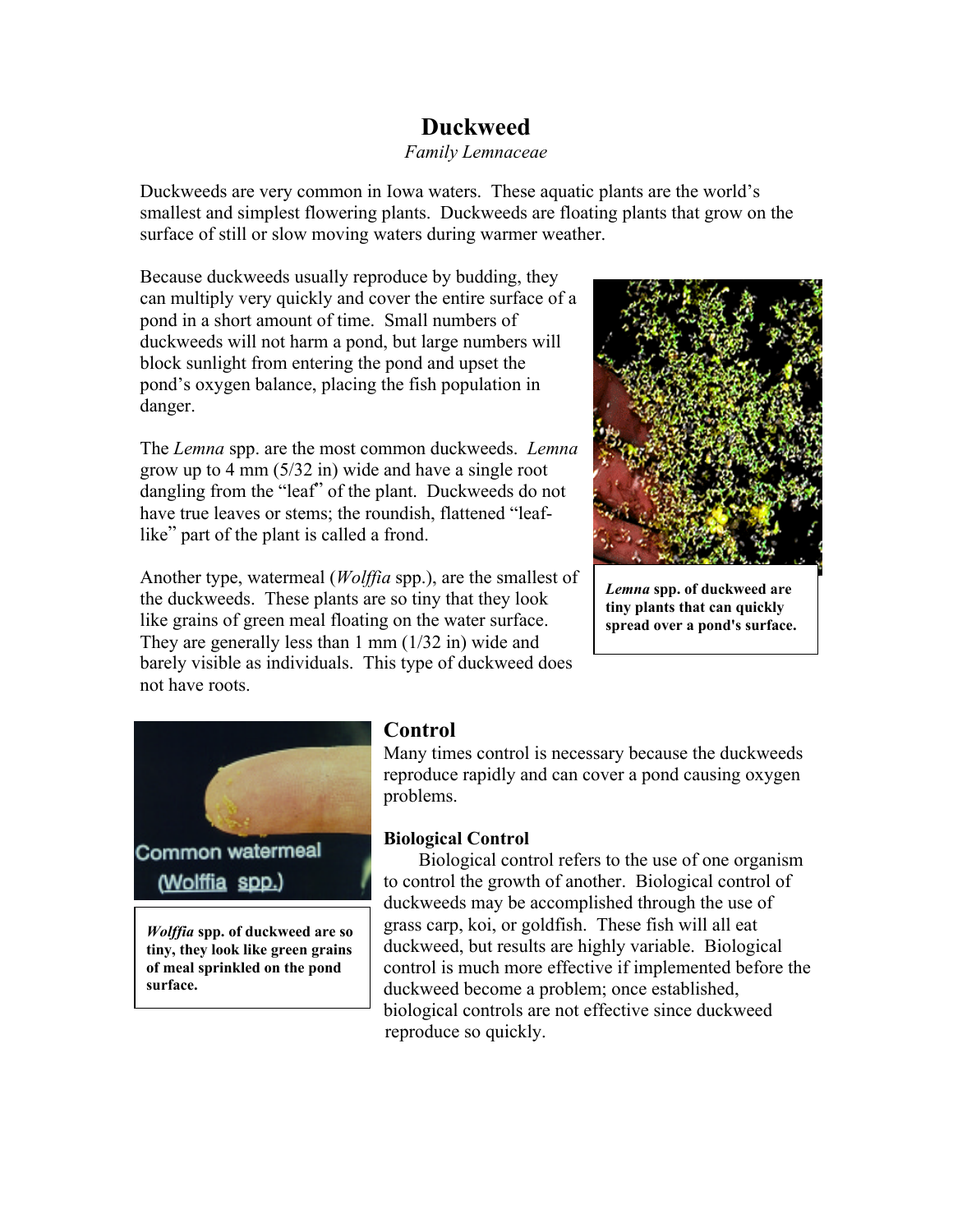### **Mechanical Control**

Mechanical control refers to the actual physical removal of the plants. Some control of duckweed may be accomplished through mechanical control. Skimming the pond's surface early in the spring with a small seine net or dip-net is one method of mechanical removal. If the pond has a drain that takes water from the surface, the pond may be partially drained causing the duckweed to be pulled off the surface. Because of the rapid reproduction of duckweeds, however, mechanical control is very difficult.

#### **Chemical Control**

Chemical control (using herbicides) is probably the most effective way to control the duckweeds. Diquat and 2,4-D (liquid ester formulation) are sold under various trade names and both have good control of duckweed. Sonar™ (fluridone) has excellent control of duckweed. Only fluridone applications allow for fair to good control of watermeal.

Both 2,4-D and diquat have varying water use restrictions depending on formulation and rate. Fluridone does not have restrictions on drinking (by humans or livestock), swimming, or fish consumption after application. However, a restriction of 30 days is required before irrigation with treated water.

For good control of duckweed, 2,4-D must be used as a liquid ester formulation; however, the liquid ester formulation is toxic to fish. Therefore, 2,4-D formulations should be used with extreme caution when treating ponds with fish or only used for ornamental ponds without fish. 2,4-D is a translocated herbicide and kills plants over time. Treatment with 2,4-D formulations cost approximately \$50-100/surface acre.

One trade name of diquat, Reward<sup>™</sup>, is applied at a rate of 1 gallon/surface acre of water. At this rate, approximate cost of treatment is \$150-250/surface acre. However, diquat is a contact herbicide and may be used as a foliar application, which could reduce the cost of treatment substantially. When using diquat as a foliar application, an approved nonionic surfactant is required. Also, diquat is tightly bound to clay and is not effective in muddy water. Diquat kills plants quickly, so only small areas at a time should be treated when dense vegetation is present. Small treatments help to avoid pond oxygen depletion when large amounts of vegetation are killed.

Sonar<sup> $\text{TM}$ </sup> (fluridone) is a translocated herbicide that kills plants over a long period of time (30-90 days). Fluridone is not effective as a spot treatment; the entire pond must be treated to control duckweeds. In water, Sonar<sup>™</sup> is applied at the rate of  $0.16 - 0.40$ quarts/surface acre. The cost of treatment is approximately \$100-250/surface acre.

The rates and prices given are only approximations and will vary depending on the manufacturer, supplier, and extent of vegetation coverage. As always, read and follow label directions of the particular herbicide being used.